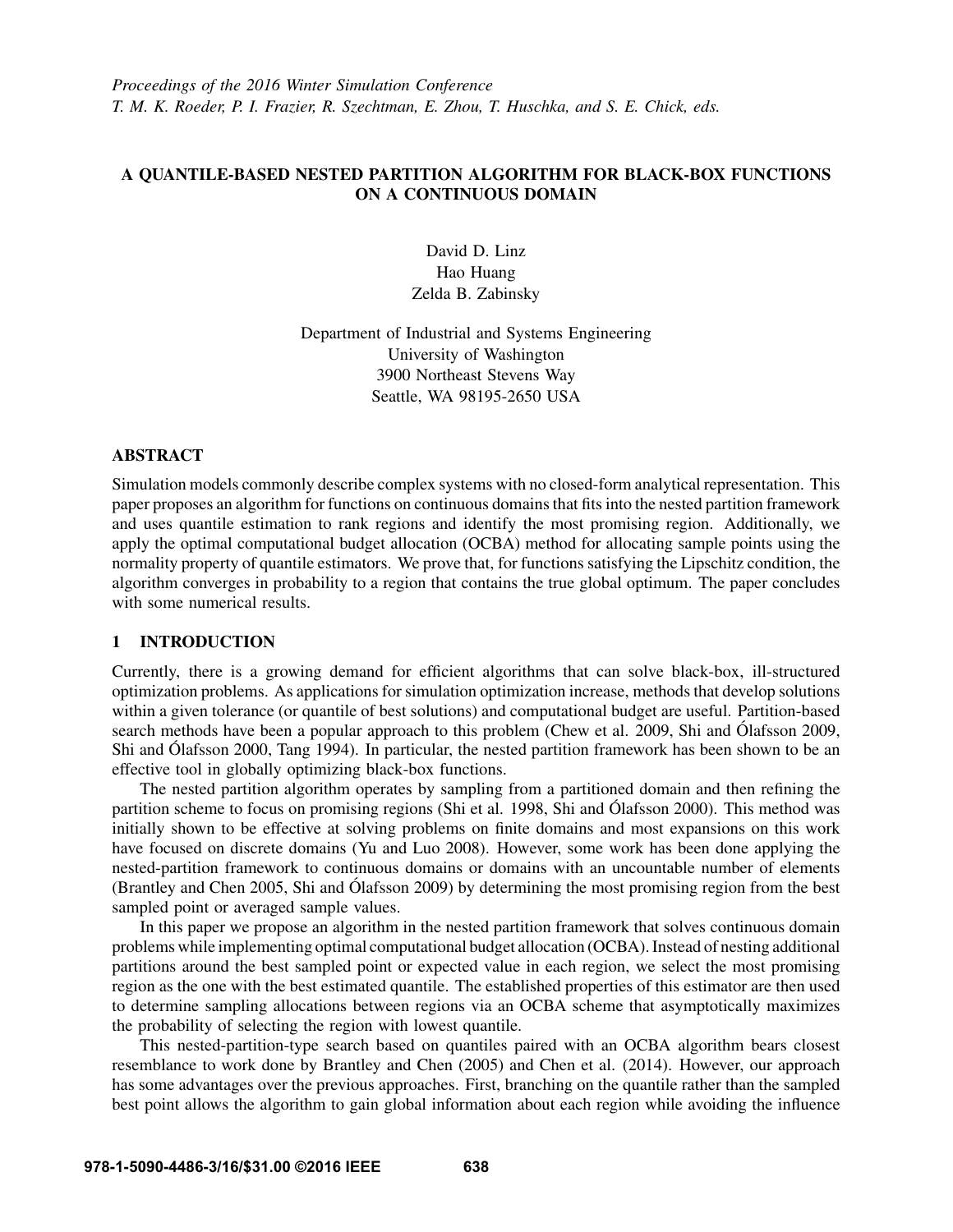of sampled outliers. Secondly, the use of quantiles (and their normally distributed estimators) allows the implementation of an optimal computational budget allocation scheme without relying on parametric models for extreme values.

Developing a region of a certain size with lowest quantile might be interesting for other purposes. An application might be interested in identifying a portion of the domain with the highest concentration of good points within a given quantile. An application may also be interested in selecting a range of points for a type of sensitivity analysis.

This paper describes the implementation of the quantile-based nested partition algorithm for black-box functions. We prove that the quantile-based nested partition algorithm converges in probability to an unbranchable region (e.g., minimum volume) with the lowest specified quantile. We also prove that with a sufficiently low quantile threshold, the probability that the unbranchable region with the lowest estimated quantile contains the true global optimum approaches 1 as the number of iterations become arbitrarily large. We implement the quantile-based nested partition algorithm on a set of common test problems with and without OCBA sampling. We find that the addition of the OCBA sampling scheme results in better (closer to the global minimum) sampled points using the same allocated budget.

# 2 BASIC MODEL AND ALGORITHM

We consider a black-box function *f* on a continuous closed and bounded domain  $S \subset \mathbb{R}^n$ . We are interested in the minimization problem

$$
min_{x \in S} f(x). \tag{1}
$$

We also define an optimal point  $x^* \in S$  such that  $f(x^*) \le f(x) \quad \forall x \in S$ .

Due to the lack of information concerning the structural properties of the function, identifying the true global minimum can be computationally expensive. Our algorithm looks for "good enough" solutions within a given specified quantile and therefore attempts to locate a region with a concentration of good points inside the domain of *S* by sequentially applying a series of partitions ("branching") on the domain and then sampling from and ranking regions based on estimated quantiles.

Given a partitioning scheme (typically along each dimension), we define a region as "unbranchable" when the length of each dimension  $i$  is less than or equal to some length  $\varepsilon_i$ . Other definitions for unbranchable might include a minimum volume or a contained diagonal length. Let Σ*max* denote the set of unbranchable regions that form a partition on *S* (i.e.,  $\bigcup_{\sigma \in \Sigma_{max}} \sigma = S$  and  $\sigma \cap \sigma' = \emptyset$  for all  $\sigma, \sigma' \in \Sigma_{max}, \sigma \neq \sigma'$ ). The set Σ*max* will comprise the smallest regions for which the algorithm will apply no additional partitioning.

The number of unbranchable regions may become very large, especially with large *n*, so it is impractical to evaluate each unbranchable region. For instance, if *S* is a box in *n* dimensions with width *w* along each dimension, then the number of unbranchable regions in  $\Sigma_{max}$  is  $\left(\frac{w^n}{\prod_{i=1}^n} \right)$ ∏ *n i*=1 ε*i* . Therefore, our algorithm uses quantile estimation to compare regions of various sizes, allowing the algorithm to focus on the regions with large concentrations of near optimal points.

The algorithm ranks regions based on their estimated quantiles. For a given region  $\sigma$ , we use the notation *y*( $\delta$ ,  $\sigma$ ) as the δ-threshold quantile such that for *X* sampled uniformly from the region σ then

$$
y(\delta, \sigma) = argmin\{P(f(X) \le y | X \in \sigma) \ge \delta\}
$$
\n(2)

for  $0 < \delta < 1$ . We also define a multi-dimensional volume function  $\mathbf{v}(\sigma)$  that provides the volume for a given region  $\sigma$ .

The algorithm proceeds by (1) sequentially partitioning a promising region of the domain *S* into *M* equal smaller regions, (2) sampling points based on a budget allocation scheme (possibly OCBA), (3) estimating the quantiles in each region, and (4) ranking the remaining regions by estimated quantiles. The complete algorithm can be formally described as follows.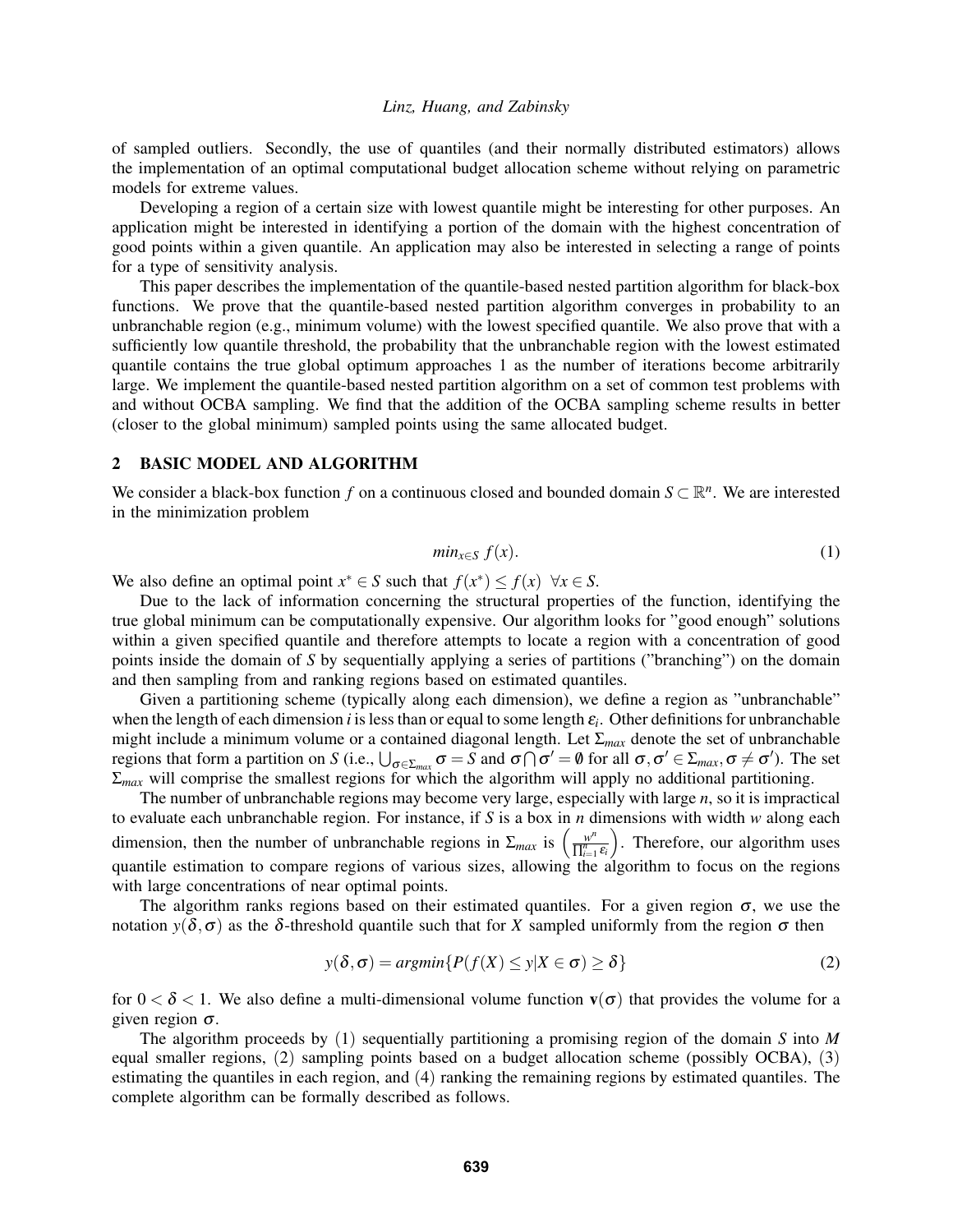The inputs to the algorithm include the  $\delta$ -threshold quantile, the branching scheme *M*, a defined budget per iteration *T*, and a minimum number of iterations *K*. The input parameter *K* sets a minimum number of iterations that is typically larger than the number of iterations to achieve an unbranchable set by consecutive partitioning, to prevent the algorithm from stopping prematurely. A maximum number of iterations may also be set, however we use the discovery of an unbranchable region to determine the stopping condition.

#### Quantile-based Nested Partition Algorithm

#### STEP 0 Initialize:

Set  $\delta$ , *M*, *T*, and *K*. Set  $\Sigma_{contend}(0) = \{S\}$ . Define the most promising region (best)  $\sigma^B(0) = S$  and set  $k = 1$ .

# STEP 1 Partition:

If  $\sigma^{B}(k-1)$  is unbranchable then  $\Sigma_{\text{control}}(k) = \Sigma_{\text{control}}(k-1)$ . Otherwise, partition the most promising region,  $\sigma^B(k-1)$ , into *M* regions of equal volume  $\sigma^B(k-1)_1,\ldots,\sigma^B(k-1)_M$ , and update

$$
\Sigma_{\text{content}}(k) = \left(\Sigma_{\text{content}}(k-1) \setminus \sigma^B(k-1)\right) \bigcup_{m=1}^{M} \sigma^B(k-1)_m.
$$

Let  $\sigma_j^k$ ,  $j = 1, ..., ||\Sigma_{\text{content}}(k)||$  represent each region in  $\Sigma_{\text{content}}(k)$ .

## STEP 2 Sample:

Sample  $N_j^k$  points from region in  $\sigma_j^k \in \Sigma_{\text{control}}(k)$  for  $j = 1, ..., ||\Sigma_{\text{control}}(k)||$  including previously sampled points such that  $\sum_{j=1}^{\|\sum_{content}(k)\|} N_j^k = k \cdot T$ . Note there must be at least one newly sampled point in each of the regions in Σ*contend*(*k*). We specify a method for setting the budgeting allotments  $N_j^k$  using OCBA in Section 4. Denote the sampled points in  $\sigma_j^k$  as

$$
x_1^j,\ldots,x_{N_j^k}^j.
$$

Rank the sample points by their function evaluations, i.e.,  $x_i^j$  $\frac{1}{(1)}, \ldots, x_{(n)}^j$  $\int_{(N_f^k)}^j$  such that  $f(x_j^j)$  $f_{(1)}^{j}$ )  $\leq f(x_{j}^{j})$  $_{(2)}^{J}) \leq$  $\cdots \leq f(x)$  $\binom{J}{(N_j^k)}$ .

### STEP 3 Estimate Quantile:

Let  $\mathbf{v}_{min}(k)$  be the smallest volume of the regions in  $\Sigma_{\text{control}}(k)$ . For each  $\sigma_j^k \in \Sigma_{\text{control}}(k)$  for  $j = 1, \ldots, ||\Sigma_{\text{contend}}(k)||$  determine  $\hat{y}_j$  as an estimate of the quantile  $y\left(\delta \cdot \frac{v_{\text{min}}(k)}{v(\sigma^k)}\right)$  $\frac{\sigma_{min}(k)}{\mathbf{v}(\sigma_j^k)}, \sigma_j^k$  , estimated as: *y*ˆ  $\sqrt{ }$  $\delta \cdot \frac{\mathbf{v}_{min}(k)}{e^{-(k)}}$  $\frac{\mathbf{v}_{min}(\kappa)}{\mathbf{v}(\sigma_j^k)}, \sigma_j^k$  $\setminus$  $= f$  $\sqrt{ }$  $\left(x^j\right)$  $\left($  *ceil*  $\left( N_j^k \cdot \delta \cdot \frac{\mathbf{v}_{min}(k)}{\mathbf{v}(\sigma_j^k)} \right)$ !!  $\setminus$  $\Big\}$ 

where the expression  $ceil(x)$  is the lowest integer greater than  $x$ . Notice that the quantile associated with  $\sigma_j^k$  (using the notation as in (2)) is adjusted by the ratio of volumes  $v_{min}(k)/v(\sigma_j^k)$ .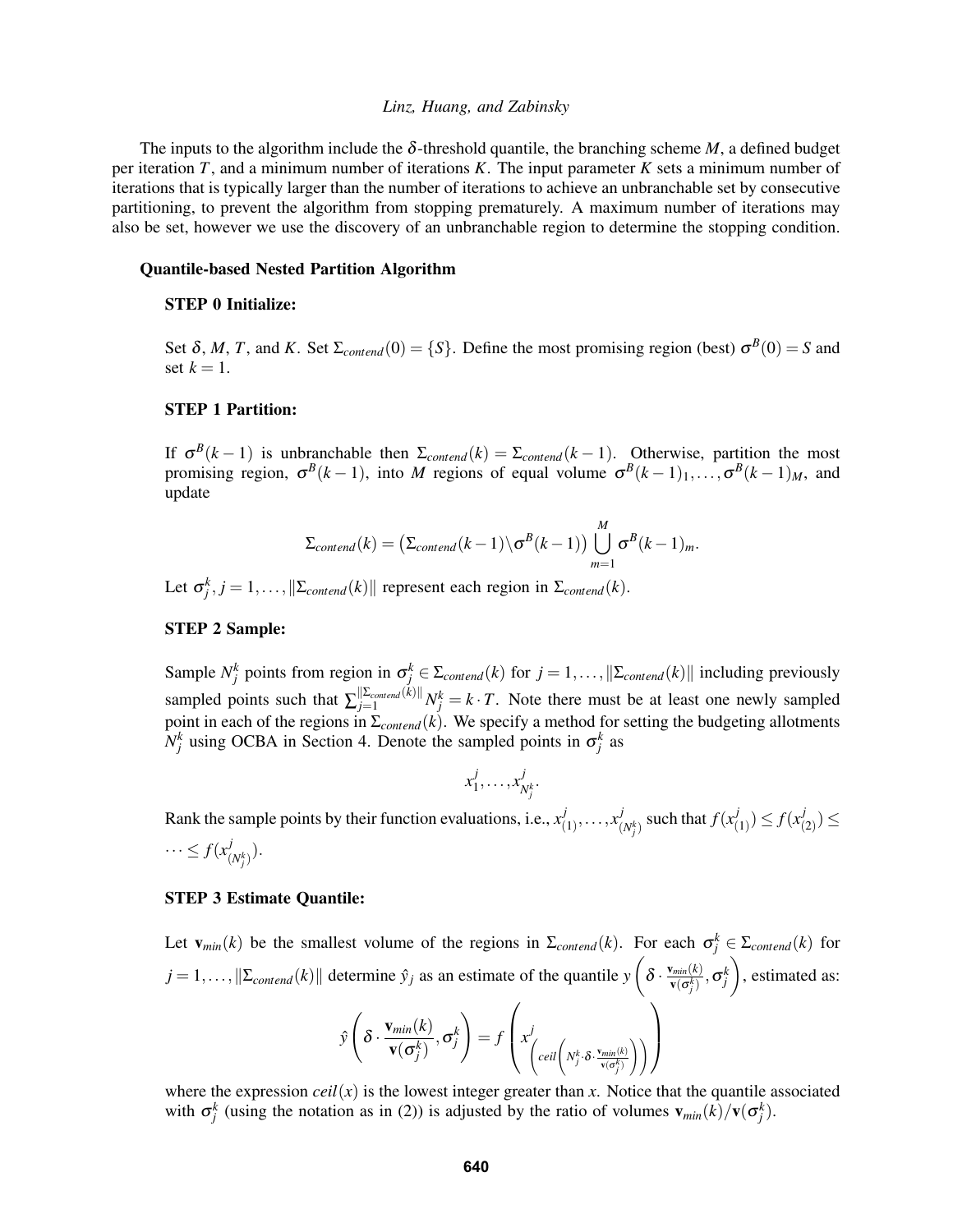# STEP 4 Rank:

Determine a new most promising region  $\sigma^B(k) \in \Sigma_{\text{control}}(k)$  such that  $\hat{y} \left( \delta \cdot \frac{v_{\text{min}}(k)}{v(\sigma^B(k))}, \sigma^B(k) \right)$  $\hat{y}$   $\left( \delta \cdot \frac{\mathbf{v}_{min}(k)}{\mathbf{v}(\sigma^k)} \right)$  $\frac{d_{min}(k)}{\mathbf{v}(\sigma_j^k)}, \sigma_j^k$  $\forall \sigma_j^k \in \Sigma_{\text{content}}(k)$ . In the case of a tie, such that  $\hat{y}$   $\left(\delta \cdot \frac{v_{\text{min}}(k)}{v(\sigma_j^k)}\right)$  $\left( \frac{\textit{v}_{\textit{min}}(k)}{\textbf{v}(\sigma_i^k)}, \sigma_i^k \right) = \hat{\textit{y}}\left( \delta \cdot \frac{\textbf{v}_{\textit{min}}(k)}{\textbf{v}(\sigma_i^k)} \right)$  $\frac{d_{min}(k)}{\mathbf{v}(\sigma_j^k)}, \sigma_j^k$  $\setminus$ for sets  $\sigma_i, \sigma_j \in \Sigma_{\text{contend}}(k)$  then let  $\sigma^B(k)$  be the set with the greater volume, if volumes are tied break the tie arbitrarily.

## STEP 5 Stopping Condition:

Record the minimum incumbent value  $f_k^B = min_j f(x_j^j)$  $(\binom{J}{1})$  for  $j = 1, \ldots, \|\Sigma_{\text{content}}(k)\|$ . If  $k \geq K$  and  $\sigma^{B}(k)$  is unbranchable then stop the algorithm, otherwise increment *k* and go to Step 1.

The algorithm proceeds at each iteration to partition the most-promising region if it is unbranchable. It then samples a positive number of points (determined by a budgeting scheme) and estimates quantiles for each of the remaining regions. For purposes of selecting the most promising region, larger regions have proportionally smaller quantiles estimated (relative to the volume of the smallest contending region) and therefore the algorithm has a probability of selecting larger volumes as the "most promising" and "backtracking" to other areas of the domain for consideration. The algorithm terminates once an unbranchable region has been developed and a minimum number of iterations have elapsed. Therefore the algorithm ends with an unbranchable region with the lowest estimated quantile.



Figure 1: An example illustrating four iterations on a two dimensional domain, with  $M = 3$ .

An example is shown in Figure 1 for a two dimensional domain. On the first iteration the algorithm creates  $M = 3$  different regions, and selects the most promising region indicated by a  $\star$ . On the second iteration the most promising region is partitioned (replacing  $\sigma_3$  with  $\sigma_3$ ,  $\sigma_4$  and  $\sigma_5$ ). In this example, the most promising region on iteration 2 is  $\sigma_1$ , illustrating backtracking. The algorithm finally lands on the most promising region  $\sigma_4$  at  $k = 4$  with  $\sigma_4$  being an unbranchable region.

# 3 ASYMPTOTIC ANALYSIS

The quantile-based nested partition, has a number of useful convergence properties that mirror the original nested partition algorithm. First, we can observe that, as the number of iterations approaches infinity, the most promising region will be the subregion in  $\Sigma_{max}$  with the lowest true quantile. Let  $\sigma^*$  be the best unbranchable region,  $\sigma^* \in \Sigma_{max}$  such that  $y(\delta, \sigma^*) < y(\delta, \sigma)$  for all  $\sigma \in \Sigma_{max}$  with  $\sigma \neq \sigma^*$ . For purposes of analysis we assume  $\sigma^*$  is unique.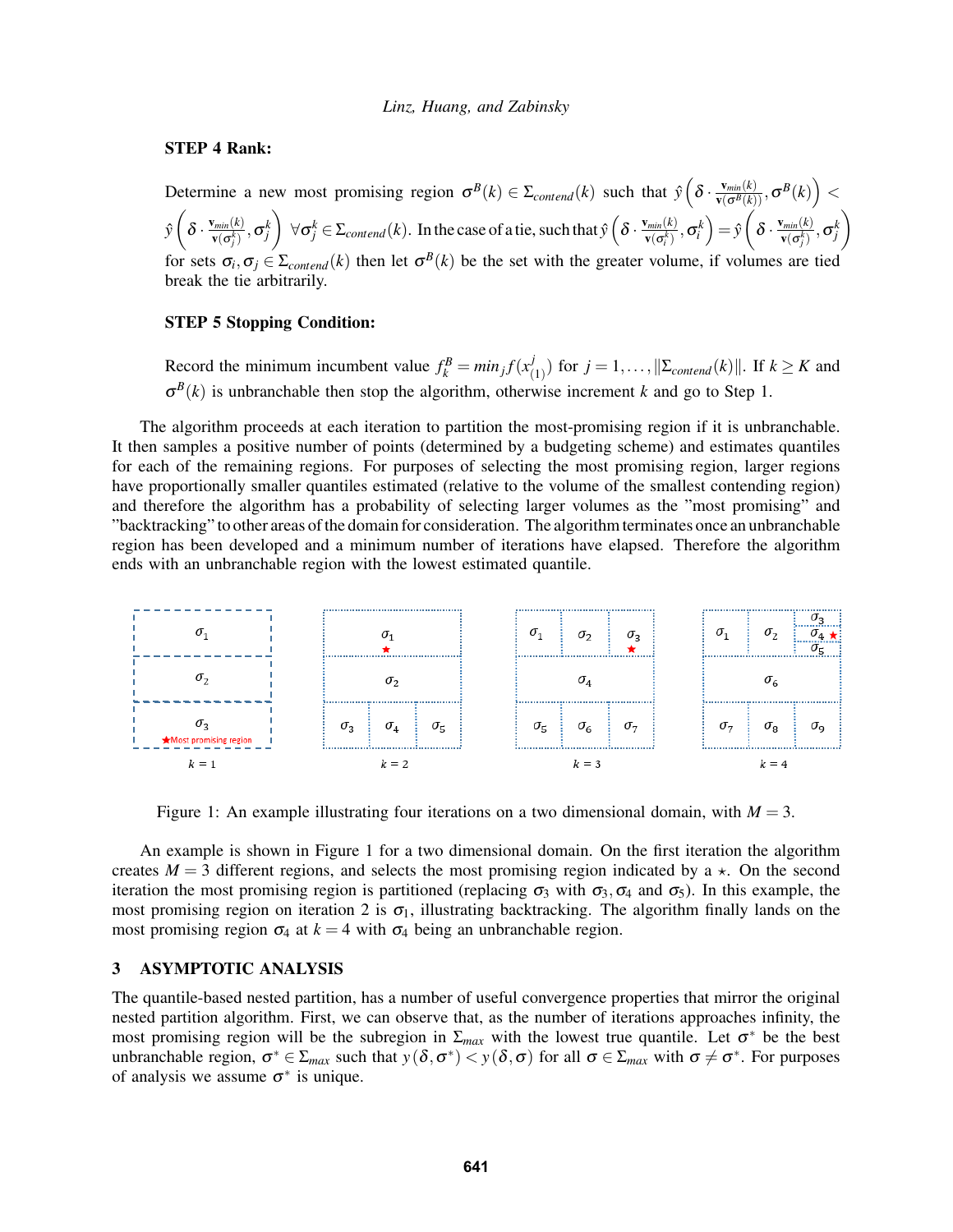**Theorem** 1 As  $k \to \infty$  then  $P(\sigma^B(k) = \sigma^*) \to 1$ .

*Proof.* On every iteration, the algorithm either branches the most promising region  $\sigma^{B}(k)$ , or the most promising region is unbranchable in which case  $\sigma^B(k) \in \Sigma_{max}$  and  $\hat{y}(\delta, \sigma^B(k)) < \hat{y}(\delta \cdot \frac{v_{min}(k)}{v(\sigma \cdot)})$  $\frac{\sigma_{\min}(k)}{\sigma(\sigma_j)}, \sigma_j^k, \Big)$  for all  $\sigma_j^k \in \Sigma_{\text{content}}(k)$  and  $\sigma_j^k \notin \Sigma_{\text{max}}$ .

As  $k \to \infty$  then  $v_{min}(k) \to v(\sigma^*)$  and the number of samples  $N_j^k \to \infty$  in every  $\sigma_j^k$  in  $\Sigma_{content}(k)$ , therefore

$$
\hat{\mathbf{y}}\left(\delta \cdot \frac{\mathbf{v}_{min}(k)}{\mathbf{v}(\sigma_j^k)}, \sigma_j^k\right) \rightarrow \mathbf{y}\left(\delta \cdot \frac{\mathbf{v}(\sigma^*)}{\mathbf{v}(\sigma_j^k)}, \sigma_j^k\right)
$$

with probability arbitrarily close to 1 by the consistency of the quantile estimator (Serfling 1980, Conover 1980).

Due to the consistency of the estimator and since the number of possible regions in  $\Sigma_{\text{content}}(k)$  is finite, as  $k \to \infty$ , it is true with probability approaching 1 that for any region  $\sigma_j^k \in \Sigma_{\text{content}}(k)$  either  $\sigma_j^k \in \Sigma_{\text{max}}$  $p(w)$  (unbranchable) or  $\exists \ \bar{\sigma}_j^k \in \Sigma_{max} \cap \Sigma_{content}(k)$  such that  $y\left(\delta, \bar{\sigma}_j^k(k)\right) < y\left(\delta \cdot \frac{\mathbf{v}(\sigma^k)}{\mathbf{v}(\sigma^k)}\right)$  $\frac{\mathbf{v}(\sigma^*)}{\mathbf{v}(\sigma^k_j)}, \sigma^k_j$ and  $\sigma^* \in \Sigma_{\text{content}}(k)$ .

To see this, consider two regions,  $\sigma_j, \sigma_{j'}$  such that  $\sigma_j \subset \sigma_{j'}$ . Then  $y(\delta \cdot \frac{v(\sigma_j)}{v(\sigma_j)})$  $\frac{\mathbf{v}(\mathbf{o}_j)}{\mathbf{v}(\sigma_{j'})}, \sigma_{j'} \leq y(\delta, \sigma_j)$  since the set of points  $\{x : f(x) < y(\delta, \sigma_j)\}\$ is also contained in  $\sigma_j$  and therefore constitutes at least  $\delta \cdot \frac{v(\sigma_j)}{v(\sigma_j)}\}$  $\frac{\mathbf{v}(\mathbf{o}_j)}{\mathbf{v}(\sigma_{j'})}$  of the total volume of  $\sigma'_j$ . Now, if for all regions  $\sigma_j^k \in \Sigma_{\text{content}}(k)$  either  $\sigma_j^k \in \Sigma_{\text{max}}$  (unbranchable) or  $\exists \bar{\sigma}_j^k \in \Sigma_{max} \cap \Sigma_{contend}(k)$  such that  $y\left(\delta, \bar{\sigma}_j^k(k)\right) < y\left(\delta \cdot \frac{\mathbf{v}(\sigma^*)}{\mathbf{v}(\sigma^k)}\right)$  $\left(\frac{\mathbf{v}(\sigma^*)}{\mathbf{v}(\sigma_j^k)}, \sigma_j^k\right)$  then for any branchable region that contains  $\sigma^*$ , i.e.,  $\sigma^* \subset \tilde{\sigma}_j^k$ , we have  $y(\delta \cdot \frac{v(\sigma^*)}{v(\tilde{\sigma}^k)})$  $\frac{\mathbf{v}(\sigma^*)}{\mathbf{v}(\tilde{\sigma}_j^k)}, \tilde{\sigma}_j^k) \leq y(\boldsymbol{\delta}, \sigma^*) < y(\boldsymbol{\delta}, \bar{\sigma}_j^k) \text{ for all } \bar{\sigma}_j^k \in \Sigma_{max} \bigcap \Sigma_{content}(k)$ and therefore  $\tilde{\sigma}_j^k \notin \Sigma_{\text{contend}}(k)$ . Since at least one region in  $\Sigma_{\text{contend}}(k)$  contains  $\sigma^*$  then  $\sigma^* \in \Sigma_{\text{contend}}(k)$ .

Therefore as  $k \to \infty$  the probability that  $\sigma^* \in \Sigma_{\text{content}}(k)$  and  $y(\delta, \sigma^*) < y \left( \delta \cdot \frac{v(\sigma^*)}{v(\sigma^k)} \right)$  $\frac{\mathbf{v}(\sigma^*)}{\mathbf{v}(\sigma^k_j)}, \sigma^k_j$  $\forall \sigma_j^k \in \Sigma_{\text{content}}(k)$ goes to 1, and as  $k \to \infty$  then  $P(\hat{y}(\delta, \sigma^*) < \hat{y}(\delta, \sigma^m(k))) \to 1$  and the probability  $P(\sigma^{\hat{B}}(k) = \sigma^*) \to 1$ .

In addition to proving the convergence properties of the algorithm to an unbranchable region with lowest specified quantile, we also prove that the final unbranchable region contains the true global optimum with probability approaching 1 as the number of iterations approaches infinity. For purposes of the analysis, we assume that global optimum  $x^*$  is unique.

Theorem 2 If *f* is a function that satisfies the Lipschitz condition with Lipschitz constant *L*, there exists a value  $\delta^*$  such that for all  $\delta < \delta^*$  then  $P(x^* \in \sigma^{\bar{B}}(k)) \to 1$  as  $k \to \infty$ .

*Proof.* Consider  $\sigma_i \in \Sigma_{max}$  for  $i = 1, ..., ||\Sigma_{max}||$ . Let  $x_i^* = argmin_{x \in \sigma_i} f(x)$ . Order the unbranchable regions in  $\Sigma_{max}$  by their minimum values, i.e.,  $\sigma_{(1)}, \cdots, \sigma_{(\Vert \Sigma_{max} \Vert)}$  such that  $f(x_{(1)}^*) \leq \cdots \leq f(x_{(\Vert \Sigma_{max} \Vert)}^*)$ .

Consider  $\sigma_{(1)}$  and  $\sigma_{(2)}$  with  $f(x_{(1)}^*) < f(x_{(2)}^*)$ . From the Lipschitz condition there must be a hypersphere **h** centered at  $x_{(1)}^*$  and  $\mathbf{v}(\mathbf{h} \cap \sigma_{(1)}) > 0$ , such that  $\forall x \in \mathbf{h} : f(x) < f(x_{(2)}^*)$ . Therefore for  $\delta < \delta^* = \frac{\mathbf{v}(\mathbf{h} \cap \sigma_{(1)})}{\mathbf{v}(\sigma_{(1)})}$  $\frac{\mathbf{u} \cdot \mathbf{v}(0)}{\mathbf{v}(\sigma_{(1)})}$ , we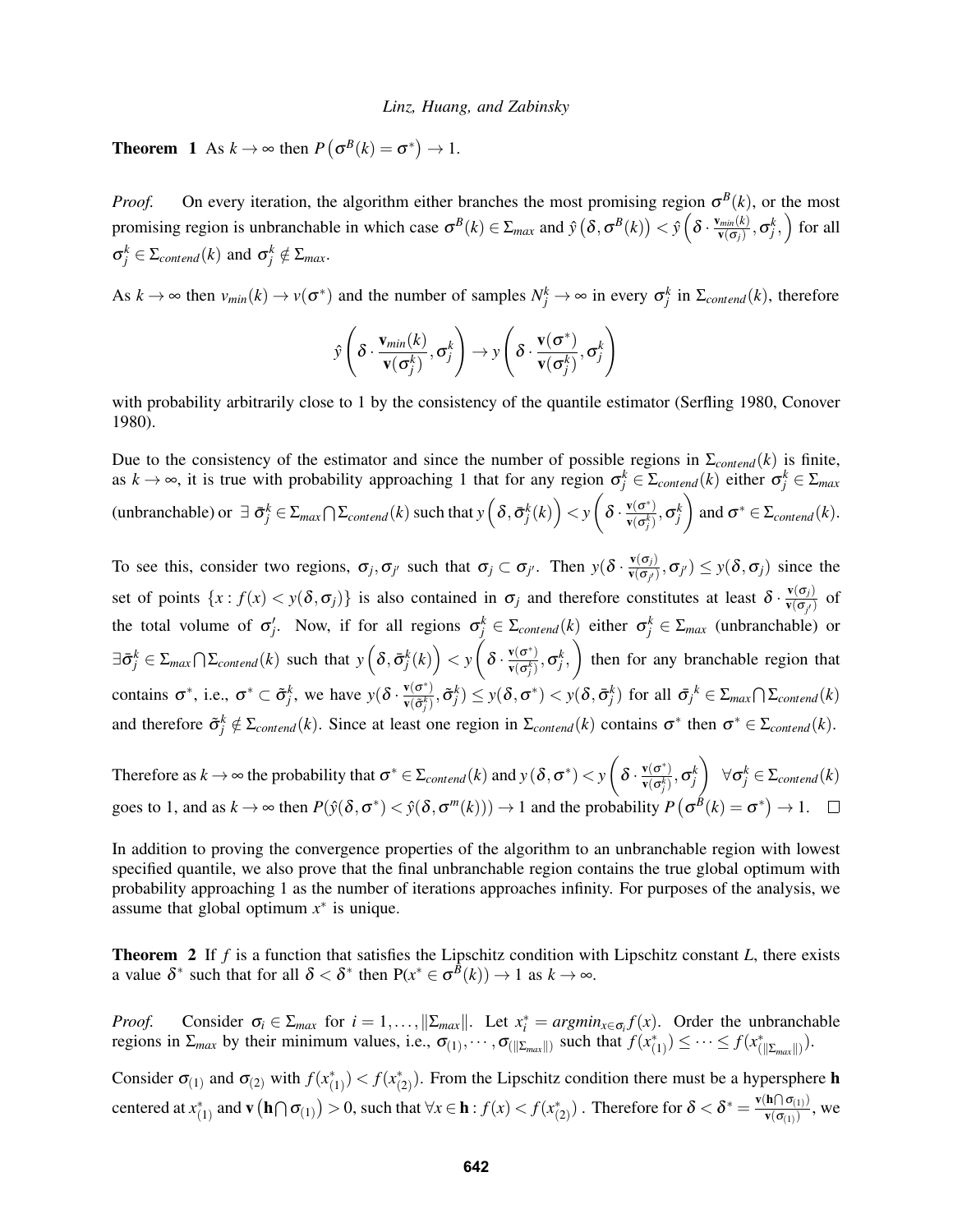are assured that  $y(\delta, \sigma_{(1)}) < y(\delta, \sigma_{(i)}) \ \forall i \neq 1$ . The best  $\sigma^*$  relative to a  $\delta < \delta^*$  satisfies  $y(\delta, \sigma^*) \leq y(\delta, \sigma_{(i)})$ for all *i*, and therefore  $\sigma^* = \sigma_{(1)}$  and  $x^* \in \sigma^*$ .

By Theorem 1,  $P(\sigma^B(k) = \sigma^*) \to 1$  as  $k \to \infty$ . Therefore  $P(x^* \in \sigma^B(k)) \to 1$  as  $k \to \infty$ .  $\Box$ 

Therefore with a sufficiently small quantile threshold  $\delta$ , the algorithm asymptotically develops an optimal region that contains the global minimum.

# 4 OPTIMAL BUDGETING

Although the quantile-based nested partition algorithm is guaranteed to eventually find the unbranchable region with lowest specified quantile, the efficiency of the algorithm will largely depend on the allocated budget  $N_j^k$  in each contending region  $\sigma_j^k \in \Sigma_{contending}(k)$ . At each iteration *k* the algorithm will sample points and branch the most promising region in order to focus more sampling in the newly branched regions on the next iteration. It is therefore important for efficiency to choose the most promising region with the lowest quantile to minimize backtracking and focus sampling in the regions likely to contain optimal points.

To ensure efficiency of the algorithm, values for  $N_f^k$  are chosen to maximize the probability of correctly selecting the most promising region. At a given iteration, we define an index *b* such that  $y\left(\delta \cdot \frac{\mathbf{v}_{min}(k)}{\mathbf{v}(\sigma^k)}\right)$  $\frac{\sigma_{min}(k)}{\mathbf{v}(\sigma_j^k)}, \sigma_j^k$  $\left\{ \sum y \left( \delta \cdot \frac{\mathbf{v}_{min}(k)}{\mathbf{v}(\sigma^k)} \right) \right\}$  $(\mathbf{v}_{\mathbf{v}(\sigma_b^k)}, \sigma_b^k)$   $\forall \sigma_j^k \in \Sigma_{\text{contend}}^k$  for  $j \neq b$ . As in Chen et al. (2000), we formulate a program that maximizes the probability of correct selection as the following.

$$
max_{N_1^k, \dots, N_j^k} P(Correct Selection) = P\left(\bigcap_{\forall j \neq b} \bar{y} \left(\delta \cdot \frac{\mathbf{v}_{min}(k)}{\mathbf{v}(\sigma_j^k)}, \sigma_j^k\right) \ge \bar{y} \left(\delta \cdot \frac{\mathbf{v}_{min}(k)}{\mathbf{v}(\sigma_b^k)}, \sigma_b^k\right)\right)
$$
  
subject to 
$$
\sum_{j=1}^{||\Sigma_{control}(k)||} N_j^k = k \cdot T
$$

where  $\bar{y}(\delta \cdot \frac{\mathbf{v}_{min}(k)}{\mathbf{v}(\sigma^k)})$  $\frac{d_{min}(k)}{\mathbf{v}(\sigma_j^k)}, \sigma_j^k$ ) is a random variable representing an estimated quantile in the region  $\sigma_j^k$  after sampling. This creates an optimal computational budgeting program that can be further specified by describing the distribution of the quantile estimator. Based on non-parametric order statistics, we can establish that the estimator  $\bar{y}$   $\left( \delta \cdot \frac{v_{min}(k)}{v(\sigma^k)} \right)$  $\frac{d_{min}(k)}{\mathbf{v}(\sigma_j^k)}, \sigma_j^k$  for the quantile is normally distributed with specified mean and variance, such that:

$$
\bar{\mathbf{y}}\left(\delta\cdot\frac{\mathbf{v}_{min}(k)}{\mathbf{v}(\sigma_j^k)},\sigma_j^k\right) \sim Nor\left(\hat{\mathbf{y}}\left(\delta\cdot\frac{\mathbf{v}_{min}(k)}{\mathbf{v}(\sigma_j^k)},\sigma_j^k\right),\frac{\left(1-\delta\cdot\frac{\mathbf{v}_{min}(k)}{\mathbf{v}(\sigma_j^k)}\right)\cdot\left(\delta\cdot\frac{\mathbf{v}_{min}(k)}{\mathbf{v}(\sigma_j^k)}\right)}{\mathbf{f}\left(\mathbf{y}(\delta\cdot\frac{\mathbf{v}_{min}(k)}{\mathbf{v}(\sigma_j^k)},\sigma_j^k)\right)^2\cdot N_j^k}\right)
$$

where  $N$  is the number of points sampled,  $f$  is the probability density function of the sample distribution from the region  $\sigma_j^k$ , and  $\hat{y}$   $\left( \delta \cdot \frac{v_{min}(k)}{v(\sigma_j^k)} \right)$  $\frac{d_{min}(k)}{\mathbf{v}(\sigma_j^k)}, \sigma_j^k$ ) is the value of the quantile estimate in region  $\sigma_j^k$  (Serfling 1980).

Because of the normality of the estimator, we can extend the methodology for OCBA across a partitioned domain in order to asymptotically maximize the probability of correctly selecting the most promising region. The formula derived by Chen et al. (2000) specifies equations that asymptotically optimize the probability of correct selection when choosing sampling points to divide between a discrete number of normally distributed estimators,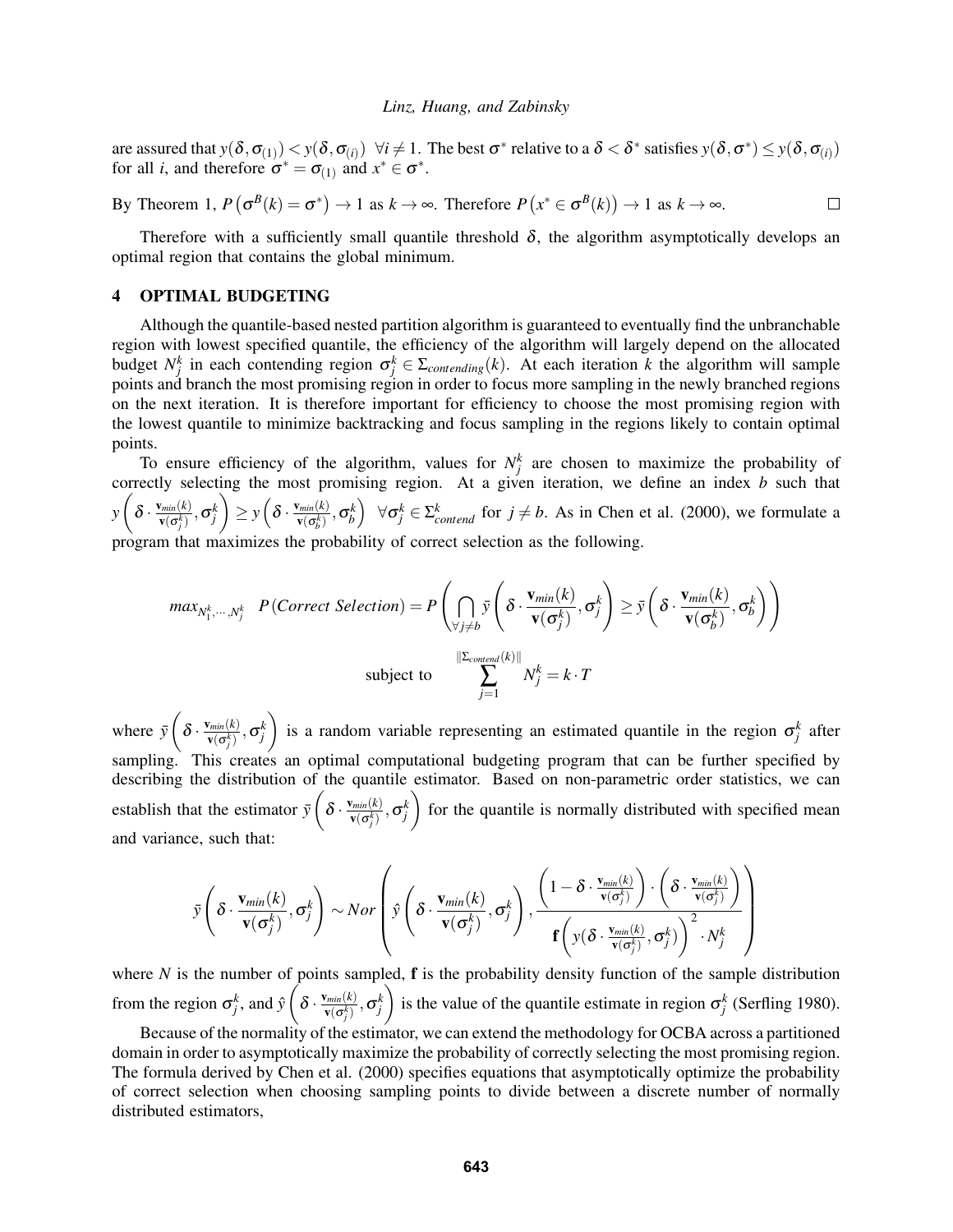$$
\frac{N_{j'}}{N_j} = \left(\frac{\frac{s_j}{\delta_{b,j}}}{\frac{s_{j'}}{\delta_{b,j'}}}\right)^2 \quad \forall j, j' \neq b
$$

$$
N_b = s_b \sqrt{\frac{\|\Sigma_{\text{content}}(k)\| N_j^2}{\sum_{j=1, j \neq b}^{N} \frac{s_j^2}{S_j^2}}}
$$

where  $\delta_{b,j} = \hat{y} \left( \delta \cdot \frac{\mathbf{v}_{min}(k)}{\mathbf{v}(\sigma^k)} \right)$  $\frac{\sigma_{min}(k)}{\sigma_{j}^{(k)}} , \sigma_{j}^{k}$  $\bigg(-\hat{y}\left(\delta \cdot \frac{\mathbf{v}_{min}(k)}{\mathbf{v}(\sigma^k)}\right)$  $\left(\frac{\text{v}_{\text{min}}(k)}{\text{v}(\sigma_b^k)}, \sigma_b^k\right)$  and  $s_j^2 =$  $(1-\delta \cdot \frac{v_{min}(k)}{v(\sigma_j^k)}) \cdot \delta \cdot \frac{v_{min}(k)}{v(\sigma_j^k)}$  $f(y(\delta \cdot \frac{v_{min}(k)}{v(\sigma_j^k)}, \sigma_j^k))^2$ . These equations therefore

fully specify a division of the budget between partitions and with a total budget per iteration of  $k \cdot T$ .

Estimating the difference  $\delta_{b,j}$  can be computed through estimating  $\hat{y}$   $\left( \delta \cdot \frac{v_{min}(k)}{v(\sigma^k)} \right)$  $\frac{\sigma_{min}(k)}{\mathbf{v}(\sigma_j^k)}, \sigma_j^k$  based on previously sampled points. The approximation of  $s_j$  can be estimated through a jack-knife approximation, a sectioning approximation, or by estimating the pdf f through kernel density estimation. As such, given a constant budget per each iteration, we can determine the number of samples  $N_j^k$  from each of the contending regions that is asymptotically optimal for maximizing the probability of selecting the contending region with the lowest true quantile.

# 5 NUMERICAL RESULTS

In this section we apply the algorithm described in Section 2 to three test functions in order to demonstrate the effectiveness of the algorithm with the *OCBA* scheme. The test problem is formulated as

$$
min_{x \in S} f(x) \tag{3}
$$

where *S* is a square domain and the three different test functions  $f(x)$  taken from Ali et al. (2005) are specified as:

- 1. **General Sinusoidal Function:**  $f(x) = -[A \cdot \prod_{i=1}^{n} sin(x_i z) + \prod_{i=1}^{n} sin(B \cdot (x_i z))]$  with  $A = 2.5$ ,  $B = 5$ ,  $z = 30$  in two dimensions on the domain  $S = \{[0,180], [0,180]\}$  with a true minimum at  $(90,90)$  with value  $-3.5$ .
- 2. Rosenbrock Function:  $f(x) = \sum_{i=1}^{n-1} [100 \cdot (x_{i+1} x_i^2)^2 + (x_i 1)^2]$  in two dimensions on the domain  $S = \{[-2, 2], [-2, 2]\}$  with a true minimum at  $(1, 1)$  with value 0.
- 3. Ackley's Function (Problem):  $f(x) = -20 \cdot exp \left(-0.02 \sqrt{n^{-1} \sum_{i=1}^{n} x_i^2}\right)$  $\bigg(-\exp\left(n^{-1}\sum_{i=1}^{n}cos(2\pi x_i)\right)+$ 20+*e* in two dimensions on the domain *S* = {[−32.768,32.768], [−32.768,32.768]} with a true minimum at  $(0,0)$  with value 0.

The first numerical experiment compares the performance of the quantile-based nested partition algorithm under two different sampling schemes that determine the values of  $N_f^k$ . The first sampling scheme uniformly allocates an equal division of the budget to each region, i.e.,  $\sigma_j^k$  gets *ceil*  $\left(\frac{T}{\|\Sigma_{control}\|}\right)$  $\|\Sigma_{\text{content}}(k)\|$  new samples. The second sampling scheme is the OCBA scheme, where  $N_f^k$  is determined by the equations developed in Section 4. For OCBA, we use a sectioning approach with size of 20 samples to approximate the variance of the quantile estimator.

In order to evaluate the performance of the algorithms, we allocate a budget  $T = 1200$  for each iteration,  $M = 6$  as the number of divisions via branching, and  $\delta$  threshold 0.05, and  $K = 6$ . We allow the algorithm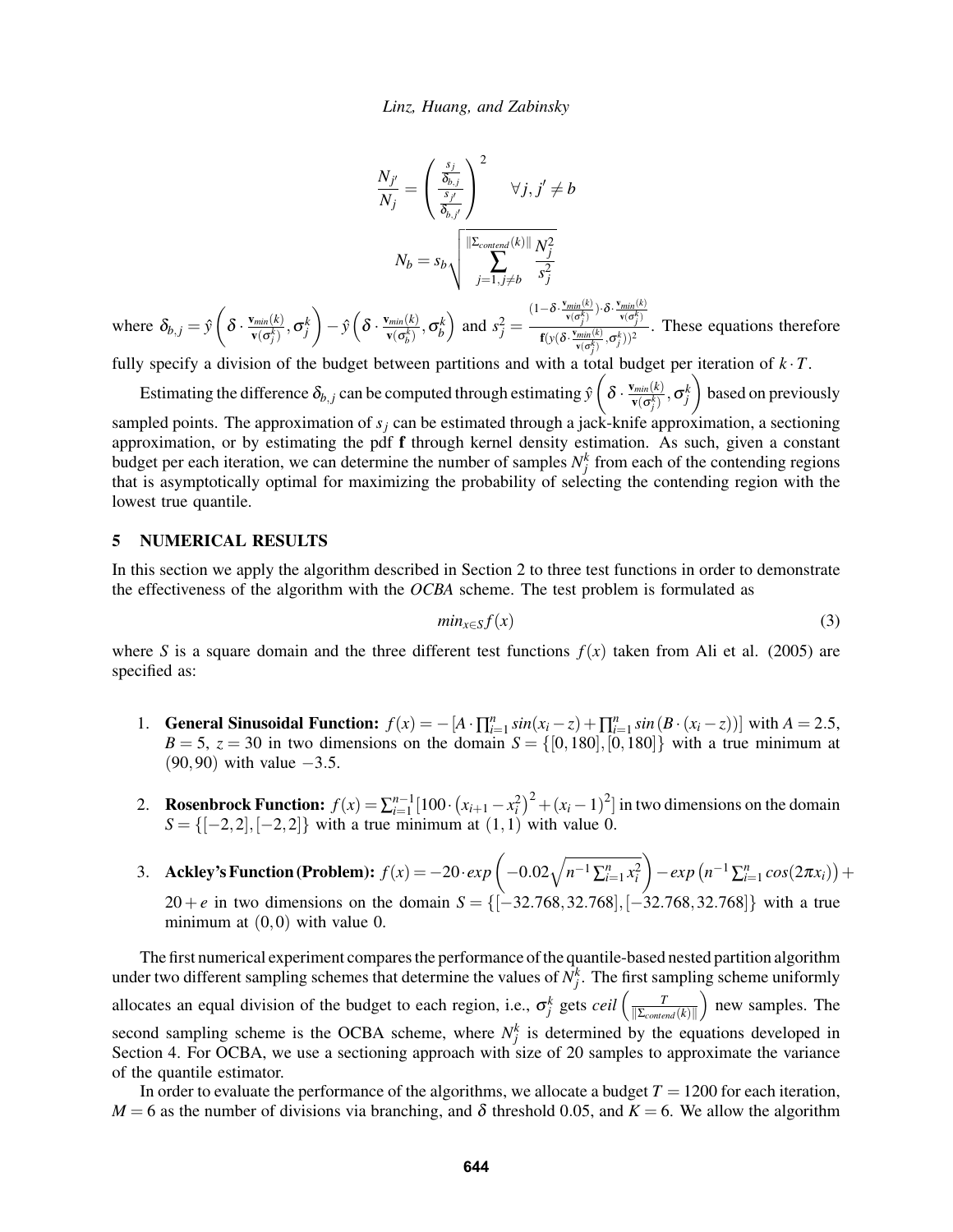

Figure 2: The minimum sampled point (left) and minimum quantile (right) plotted against the total number samples for the sinusoidal function. The plots for the uniform (broken line) and OCBA sampling (solid line) are both shown.

to make 5 branching operations before hitting an unbranchable region which means the lengths that define the unbranchable set are  $(\epsilon_1, \epsilon_2)$  = (5,0.8333) for the sinusoidal function,  $(\epsilon_1, \epsilon_2)$  = (0.1111,0.0185) for the Rosenbrock function, and  $(\varepsilon_1, \varepsilon_2) = (1.8204, 0.3034)$  for the Ackley function. To measure consistent performance we report the average incumbent minimum value  $(f_k^B)$  and the average best contending quantile estimate ( $\hat{y}$  $\left(\delta \cdot \frac{v_{min}(k)}{v(\sigma^B(k))}\right), \sigma^B(k)$  across 20 replications and plot the values relative to the number of samples taken at every iteration. The results for the algorithm run with equal allocation of budget (uniform sampling) and run with the OCBA sampling for the three test functions are shown in Figures 2, 3, and 4.

Generally, the numerical results demonstrate that the algorithm converges to a near-optimal value (relative to the target quantile), and the OCBA sampling scheme performs better than the algorithm paired with an equal allocation sampling scheme. For all three test functions, the best contending quantile estimate at each iteration for both sampling schemes are almost identical. However, generally the algorithm paired with OCBA shows a lower minimum incumbent value  $f_k^B$ . For the sinusoidal function in Figure 2, the OCBA algorithm develops lower values at early iterations and then tapers off after it locates the region with lowest quantile. For the Rosenbrock function in Figure 3, the opposite behavior is observed with the OCBA making mis-allocations early on and then developing better solutions at later iterations. The OCBA version of the algorithm consistently develops better incumbent points across all iterations on the Ackley function in Figure 4. Further testing will be done for different test functions.

To further explore the performance, we compared the quantile-based nested partition method (with uniform and OCBA sampling) to two other variations of nested-partition method: one that branches based on the sample mean in a region (i.e., estimated expected value over a region); and the other that uses the minimum-sampled value in a region.

We examined the performance of each of the four variations on the three test functions in 4 dimensions. To account for the additional resources needed for a 4-dimensional problem, we set new parameters  $\delta = 0.0005$ ,  $T = 10000$ ,  $K = 20$  and maximum branching equal to 10. Running 20 replications we plot the average minimum values for the four variations and the three test functions in Figure 5. For the sinusoidal and Ackley's test functions, the quantile-based algorithm with the OCBA sampling scheme converges to a near minimum value with lower (better) points at the same iteration than the other variations. For the Rosenbrock function, the OCBA scheme does not consistently produce better performance results. The performance of the quantile-based nested partition algorithm with uniform sampling is shown to be generally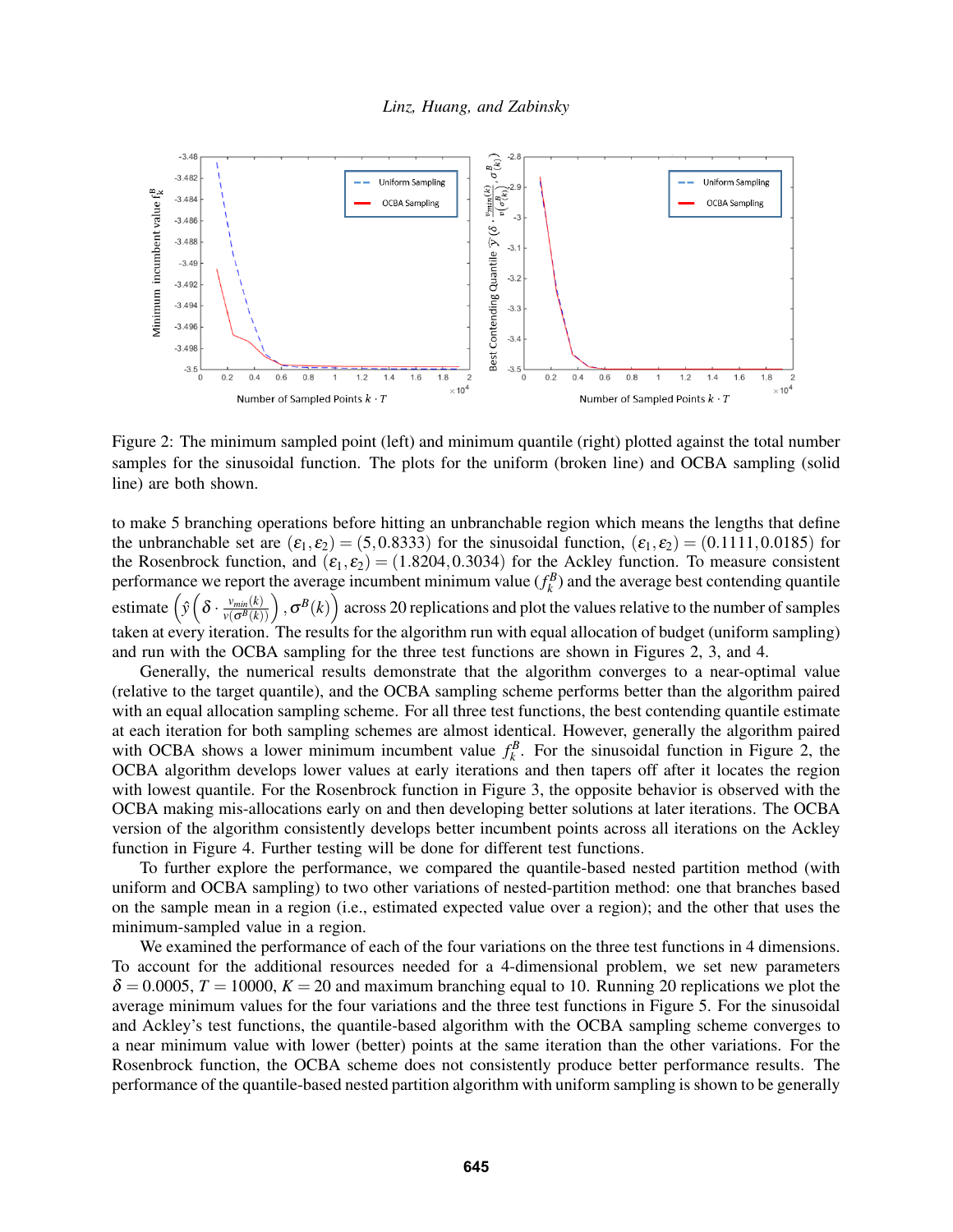

Figure 3: The minimum sampled point (left) and minimum quantile (right) plotted against the total number samples for the Rosenbrock function. The plots for the uniform (broken line) and OCBA sampling (solid line) are both shown.



Figure 4: The minimum sampled point (left) and minimum quantile (right) plotted against the total number samples for the Ackley function. The plots for the uniform (broken line) and OCBA sampling (solid line) are both shown.

comparable to the nested partition based on minimum values. However, the addition of the OCBA scheme allows better performance in the case of the sinusoidal and Ackley's function.

# 6 DISCUSSION

This paper has developed an algorithm for finding optimal points for a black-box function on a continuous domain. The algorithm works within the framework of the nested partition method and uses a calculation of an adjusted sampled quantile to determine the most promising region. The algorithm then subsequently branches the most promising region in order to concentrate sampling in regions likely to contain global optimal solutions. We are able to directly prove that the developed algorithm will find a region with the lowest quantile with probability approaching 1 as the number of iterations goes to infinity. With a low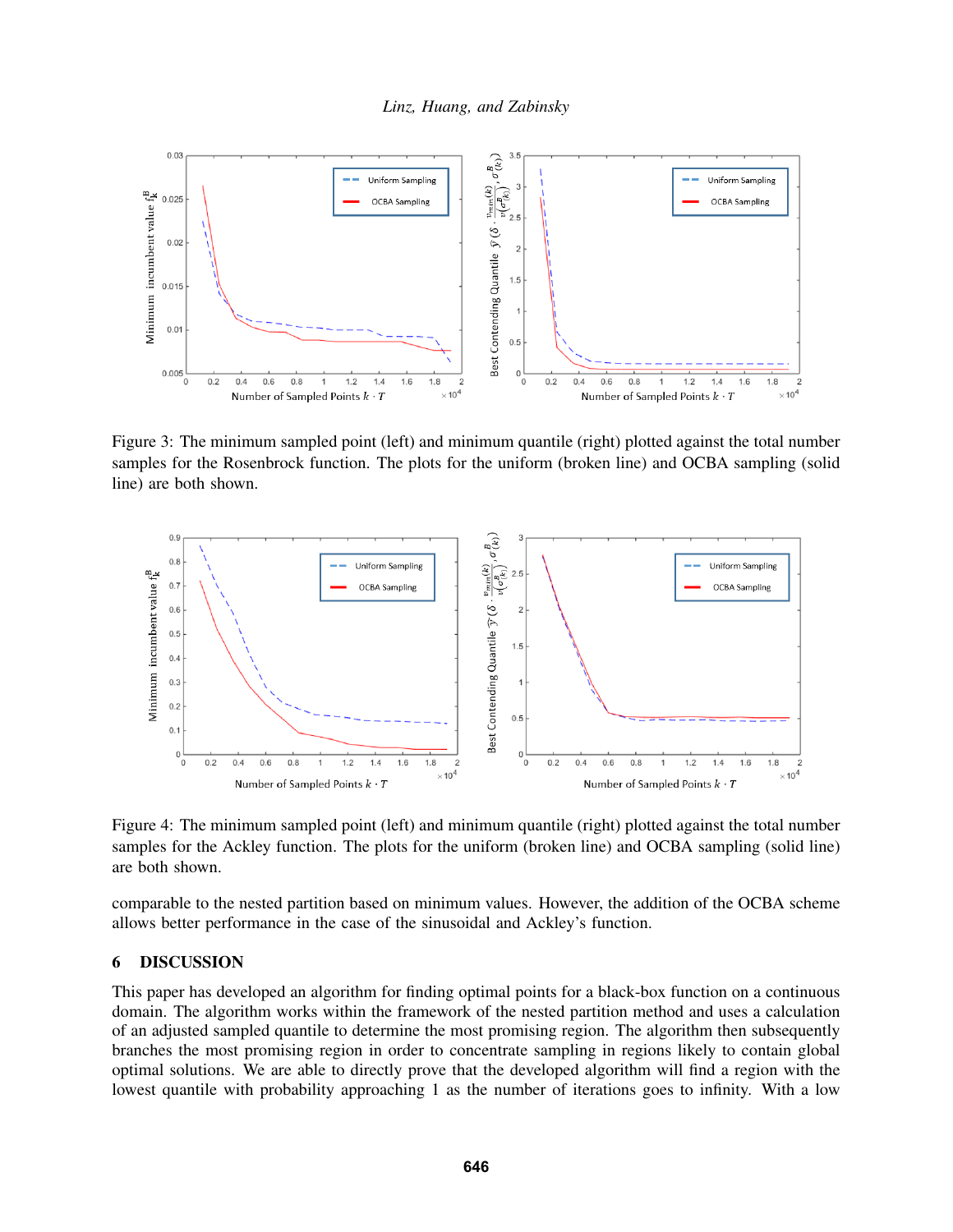

Figure 5: The minimum sampled point for the three test functions in four dimensions with four variations: the quantile-based nested partition with uniform and OCBA sampling schemes, and the nested partition method using minimum and estimated expected value for determining the most promising subregion.

enough quantile threshold, we prove that the region found will contain the true global minimum with probability approaching 1 as the number of iterations approach infinity.

The paper then determines an optimal sampling scheme at each iteration in order to maximize the probability of selecting the region with lowest adjusted quantile. Based on asymptotically normal properties of the quantile estimator, we derive sampling levels in each region that will maximize the probability of selecting the most promising region as the number of samples approaches infinity.

With the developed OCBA scheme, we apply our algorithm to several common test functions to demonstrate the effectiveness of employing the quantile-based nested partition algorithm. In all three cases we show that the algorithm quickly converges to a near optimal solution and also that the application of the OCBA budgeting scheme allows the algorithm to more efficiently reach near-minimum points. Comparison with other nested-partition methods shows that the quantile-based algorithm can achieve better values for selected problems.

Several extensions of the current algorithm might be developed in order to improve the quantile-based nested partition algorithm. First, the algorithm could be modified in order to regroup previously branched regions in order to avoid sampling in less promising areas. The proof developed in Theorem 1 might be extended to this algorithm to show convergence. A second possible extension is to iteratively adjust the quantile thresholds at each iteration of the algorithm. This modification would satisfy the condition described in Theorem 2 in the limit while avoiding the problems of using extreme values to determine the most promising regions early in the algorithm when the number of sampled points are low.

# REFERENCES

- Ali, M. M., C. Khompatraporn, and Z. B. Zabinsky. 2005. "A Numerical Evaluation of Several Stochastic Algorithms on Selected Continuous Global Optimization Test Problems". *Journal of Global Optimization* 31 (4): 635–672.
- Brantley, M. W., and C.-H. Chen. 2005. "A Moving Mesh Approach For Simulation Budget Allocation on Continuous Domains". In *Proceedings of the 2005 Winter Simulation Conference*, 699–707. Piscataway, New Jersey: Institute of Electrical and Electronics Engineers, Inc.
- Chen, C. H., J. Lin, E. Yucesan, and S. E. Chick. 2000. "Simulation Budget Allocation for Further ¨ Enhancing the Efficiency of Ordinal Optimization". *Discrete Event Dynamic Systems: Theory and Applications* 10:251–270.